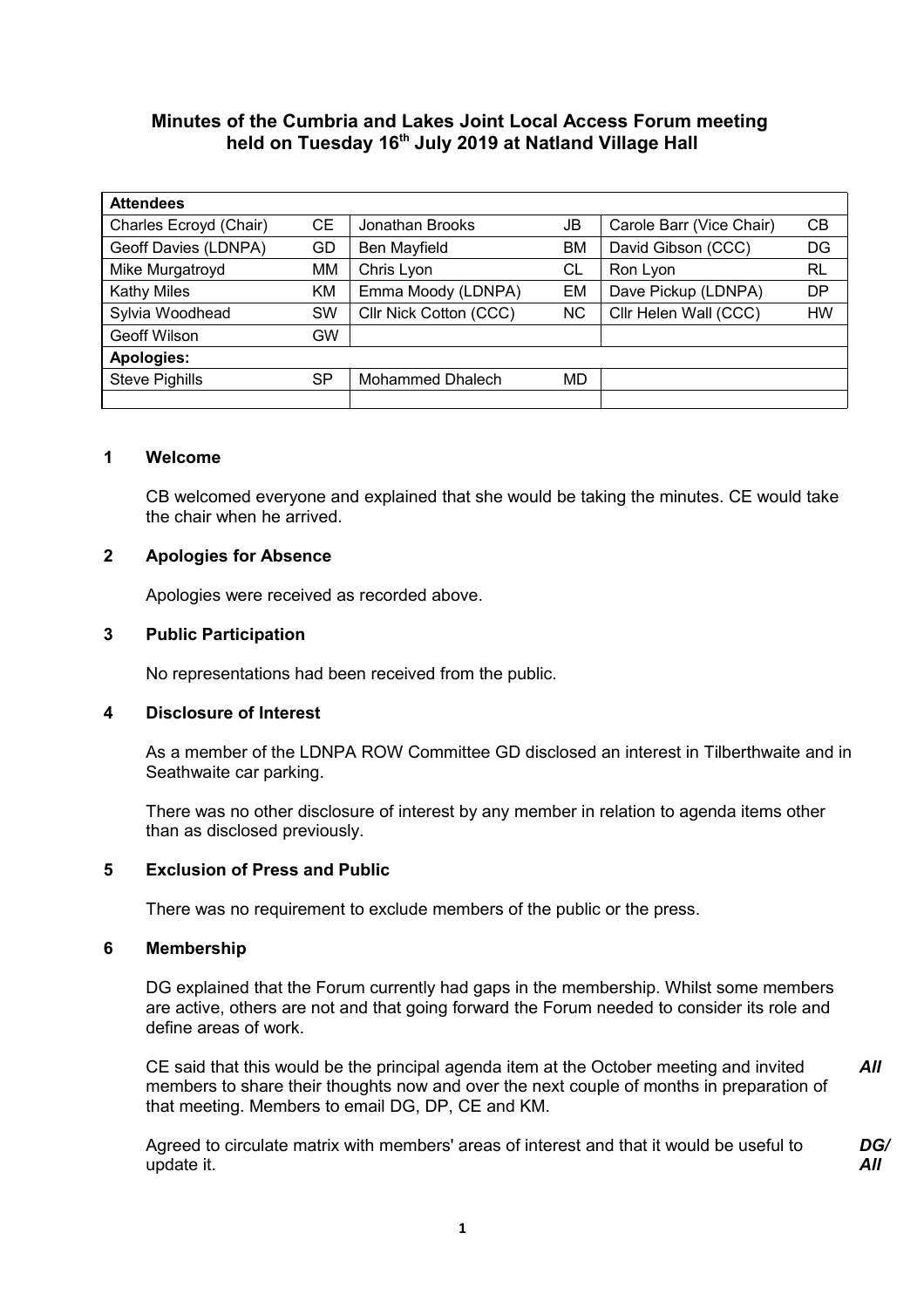Members shared their immediate thoughts on the matter.

SW Forum needed more input on rights of way. Maybe someone with legal experience?

RL Need to make more people aware of Forum and what it does.

GW Questions around relevance and why do we exist? Drew attention to the other mechanisms in place to deal with authorities such as through user groups.

DG Forum should take a steer in the CAS development and feed into that document and its delivery. He also said that the CCC, LDNPA and YDNPA all deliver in different ways, so a degree of flexibility is needed.

NC As a councillor he would use other mechanisms than the LAF to deal with ROW issues. DG replied that if those issues weren't dealt with they should come to the LAF. EM agreed pointing out that daily ROW issues were far too numerous for the LAF to deal with individually and the LAF should concentrate on strategic issues.

HW As a councillor she does bring ROW issues to LAF and also talked about LAF a lot in her work as a councillor. CB said all members should be engaging with their own contacts and the wider public when possible. GW agreed that one of the main purposes should be the wider awareness of the LAF.

DP Forum a useful sound board to NPA for initial feedback on a project and that LAF should challenge the authorities.

CE Worried about the work that goes on under the radar of LAF in particular with NE. GD Asked about membership numbers. DG said it was 22 and that we had vacancies. CE pointed out that we could broaden the interest range.

MM Should we approach FLD for a new member? CE said he would talk to FLD. GW said FLD were aware of vacancies. SW suggested Young Farmers. CB said we could look at engaging annually with other organisation when we set the work programme as organisations didn't always have staff or time for meetings.

## **7 Minutes of the Previous Meeting**

The minutes of the  $17<sup>th</sup>$  April 19 were approved.

## **8 Matters Arising**

- **8.1** Logo and Website outstanding. *DP/*
- **8.2** Grange railway crossing DG said crossing will be closed and it's just the detail of future maintenance that has to be agreed on between Network Rail and CCC.

*CB*

- **8.3** Tilberthwaite DP said no update at this time. GD confirmed that this would go to the Lake District ROW Committee on 8<sup>th</sup> of October.
- **8.4** Access to Water The LDNPA digital leaflet was not yet finalised. *DP*
- **8.5** GDPR in abeyance as KM would no longer be doing the minutes. A secretary will need to be appointed going forward. *DP/ DG*
- **8.6** LDNPA Access and Recreation Priority Projects

Keswick to Threlkeld Path – GW had researched the background to the decision to tarmac the path and sought further clarification from LDNPA on what basis that decision had been based, especially given the considerable opposition raised. He quoted details from Highways England (HE) which asserted that it was not a funding condition that the route should be tarmac surface, although HE had expressed a preference for tarmac.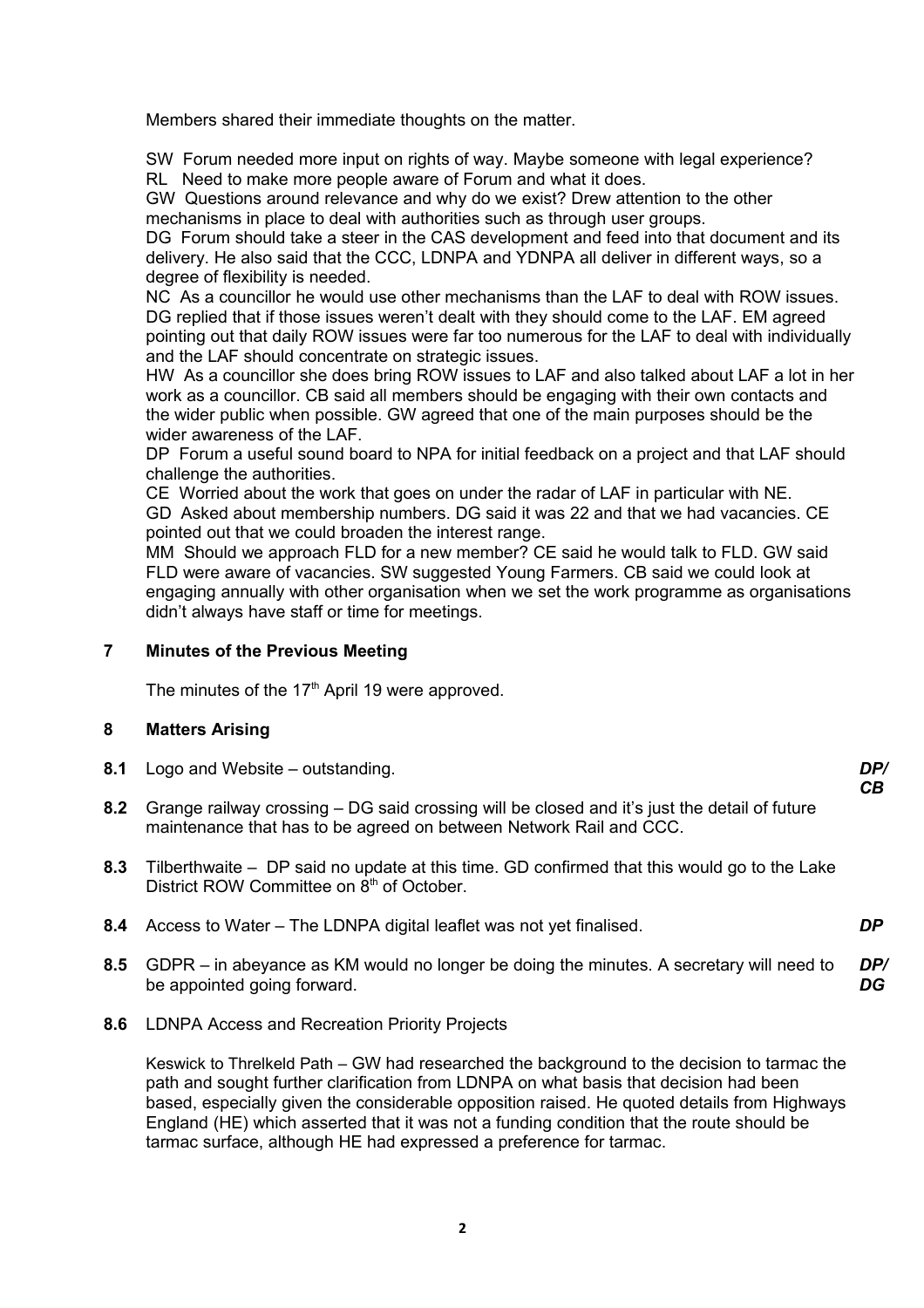EM apologised for any confusion and she accepted that it was not a condition of HE's funding that the path be sealed. She agreed that the wording of HE's advice / preferences leaned very much towards a sealed surface and that this would not be irrelevant to the NPA's surface material decision.

She said the many consultation responses had been in favour of tarmac for family use and people wanting to cycle to work and not having to contend with muddy puddles. It was felt that in that low lying location it would not be a scar on the landscape. NC felt that it was one of the few flat, family friendly routes that encouraged very young families to cycle in the NP and because of that tarmac was the best option.

GW thanked EM for her response but pointed out that he felt strongly that HE was being disingenuous and playing both ends to the middle by stating the preferences in the way they have done and despite which they then placed the final responsibility for the surface with the NPA. He also expressed the view that in future LDNPA staff needed to be more careful over how a sealed surface decision was excused or defended to enquirers by LDNPA staff, and suggested that when negotiating with HE in the future should be conscious of HE's potential for adopting an ambiguous stance*.*

JB said there was a lot of local opposition to the tarmac and that he had used the path with a young family, both in prams and on bikes, and the existing surface had been fine but accepted the decision was now made. MM agreed with JB and accepted what appeared to be a compromise.

- **8.7** HAC letter CB reported on a very good site visit with Fix The Fells (FTFs) on Boredale Hause with Hannah Gardner (HAC) and Cumbria Bridleways Society who took along a Fell pony. The press were present and there was good media coverage. The group recognised the difficulties of bringing all user needs into the work and that terrain could be an issue but that the day was well received by all and more communication would take place before works commenced.
- **8.8** Lakeland Gateway no response from John Daffern. Waiting for him to provide maps. SW said she had met the local ranger and she felt the current NPA response was accurate given a lack of sufficient research. DP said the route was scored and prioritised so it may be revisited in the future.
- **8.9** Paddle Sport DP had attended a presentation by British Canoeing on their Access Charter Campaign and will circulate a link ([https://www.britishcanoeing.org.uk/go-canoeing/access](https://www.britishcanoeing.org.uk/go-canoeing/access-and-environment/access-charter-campaign)[and-environment/access-charter-campaign](https://www.britishcanoeing.org.uk/go-canoeing/access-and-environment/access-charter-campaign)). He said BC sought parity on access and they believed there was no case law against navigational rights and that they were looking to push for a change in legislation. They were keen to embrace conservation and cause no damage and had an extensive code of conduct. Mike Sunderland, Cumbria Representative, was meeting with riparian landowners and fishermen in Cumbria. He was happy to attend a LAF meeting and have John Crosbie act as a conduit in negotiations. DP felt they didn't understand the terrestrial access issues that would be involved in accessing waterways.
- **8.10** GW had previously referred to the withdrawn permission of a permissive footpath Lazonby to Kirkoswald. He believes the situation has been temporarily alleviated with signs asking dog owners to keep dogs on leads.
- **8.11** GD informed meeting the LDNPA Local Plan was now available on the NPA web site. EM confirmed the State of the Park report was also available and that she will circulate the link. *EM*
- **8.12** Annual Report and Annual Review of Documents owned by the LAF still outstanding. *CE*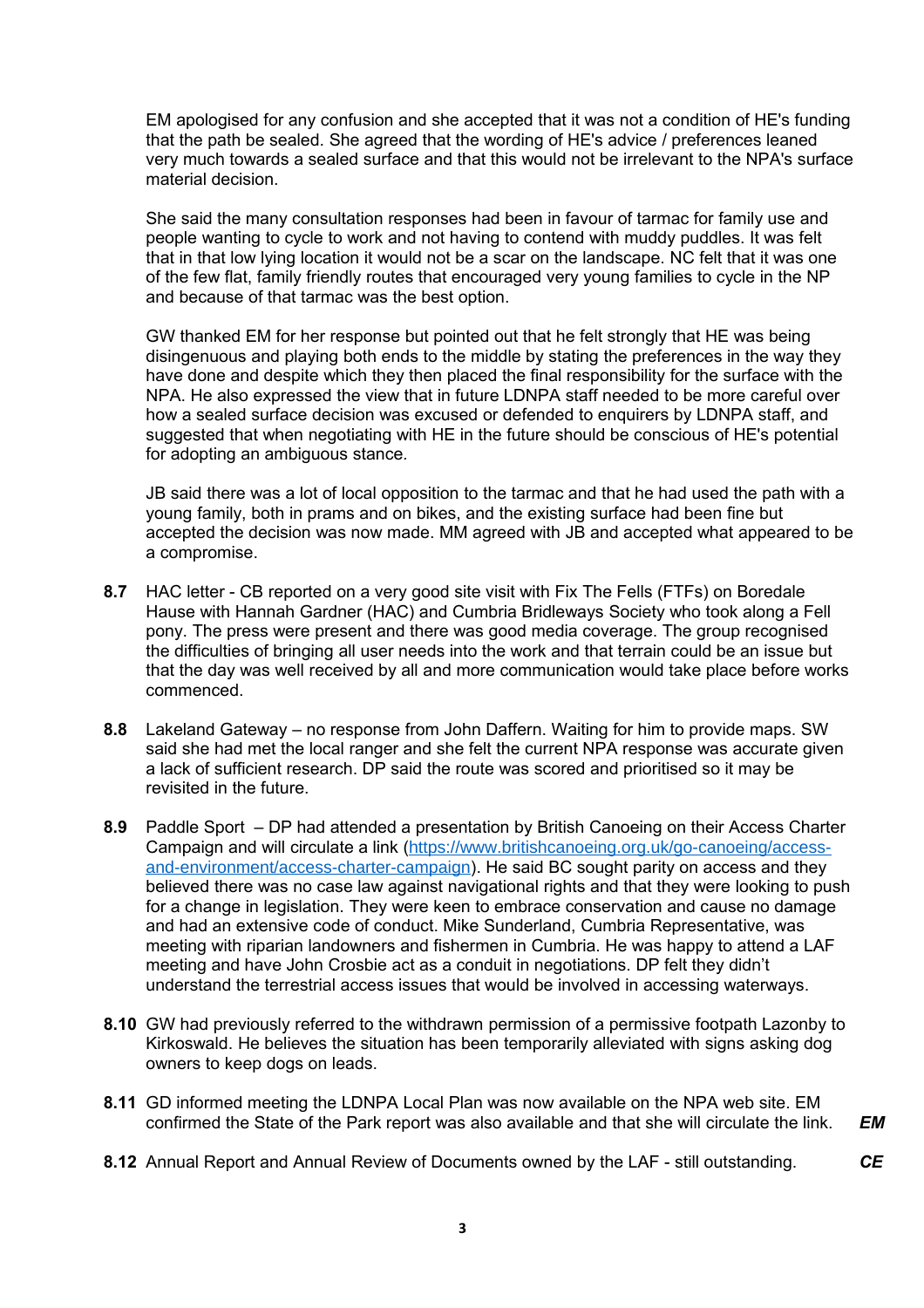- **8.13** CE reported that the residents of Bampton had expressed their gratitude for the path work in their community and that they were pleased CALLAF had met there in April and surveyed the new multi user path.
- **8.14** GW asked that the meeting record thanks to Ken Taylor for his work for both the Lake District LAF and CALLAF. Everyone agreed that Ken's contribution had been hugely beneficial during his time with the Forums. Agreed CB to write letter of thanks. *CB*

## **9. LAF Work Programme**

### **9.1 Cumbria Access Strategy (CAS)**

DG reported the draft version was now ready and would be discussed with LDNPA, YDNPA and the LAF.

## **9.2 Fell Fencing Project**

GW reported that there were no new applications and the Secretary of State had granted permission for the scheme on Helton and Askham Common.

*AFTER THE MEETING GW NOTED: It is regrettable that in his decision the planning inspector considered that matters raised by the local access forum and LDNPA regarding removal of fencing at the end of the consent period fall outside the scope of the application and therefore cannot form part of the conditions attached to the consent.*

DP said there was more work to do on the Fell fencing Database which he hoped to pick up soon. He was also concerned that some fencing/tree planting schemes were not being passed to CALLAF. There was a need for NE to inform applicants of the consultation process. *DP* DP to contact NF about this.

SW reported an area of fencing at Stennerskeugh Clouds which she thought had been completed making use of a loophole. It was confirmed this was now part of the YDNPA.

#### **9.3 Inspections and recommendations on Rights of Way consultations**

SW and MM updated the meeting on previous applications CALLAF had commented on. MM said there is a current application for Nichol Forest.

GW reported on two public inquiries. Firstly, a DMMO Old Croft, Old Hutton where the Inspector has confirmed the order, on an interim basis, for a new restricted byway. It can not be used yet and will need re advertising due to a slight amendment in the description. The second was a four day inquiry concerning a Path Extinguishment and Diversion Order, rail crossing path Cross Croft, Appleby. It was a complicated situation where no independent safety case was presented and was awaiting the Inspector's decision.

#### **9.4 Table of consultations from the previous quarter**

In progress – to be carried over to the next meeting.

#### **9.5 Recent, current or upcoming consultations**

**9.5.1** Carlisle Southern Link Road – CE reported that he had submitted comments on behalf of CALLAF asking for any temporary stopping up of ROWs to be minimised and to have alternatives in place. That there should be a continuous footpath alongside the whole length of the new road. He felt it would improve access to Southern Carlisle for both recreation use and for those going to work. Consultation now closed. There are some environmental issues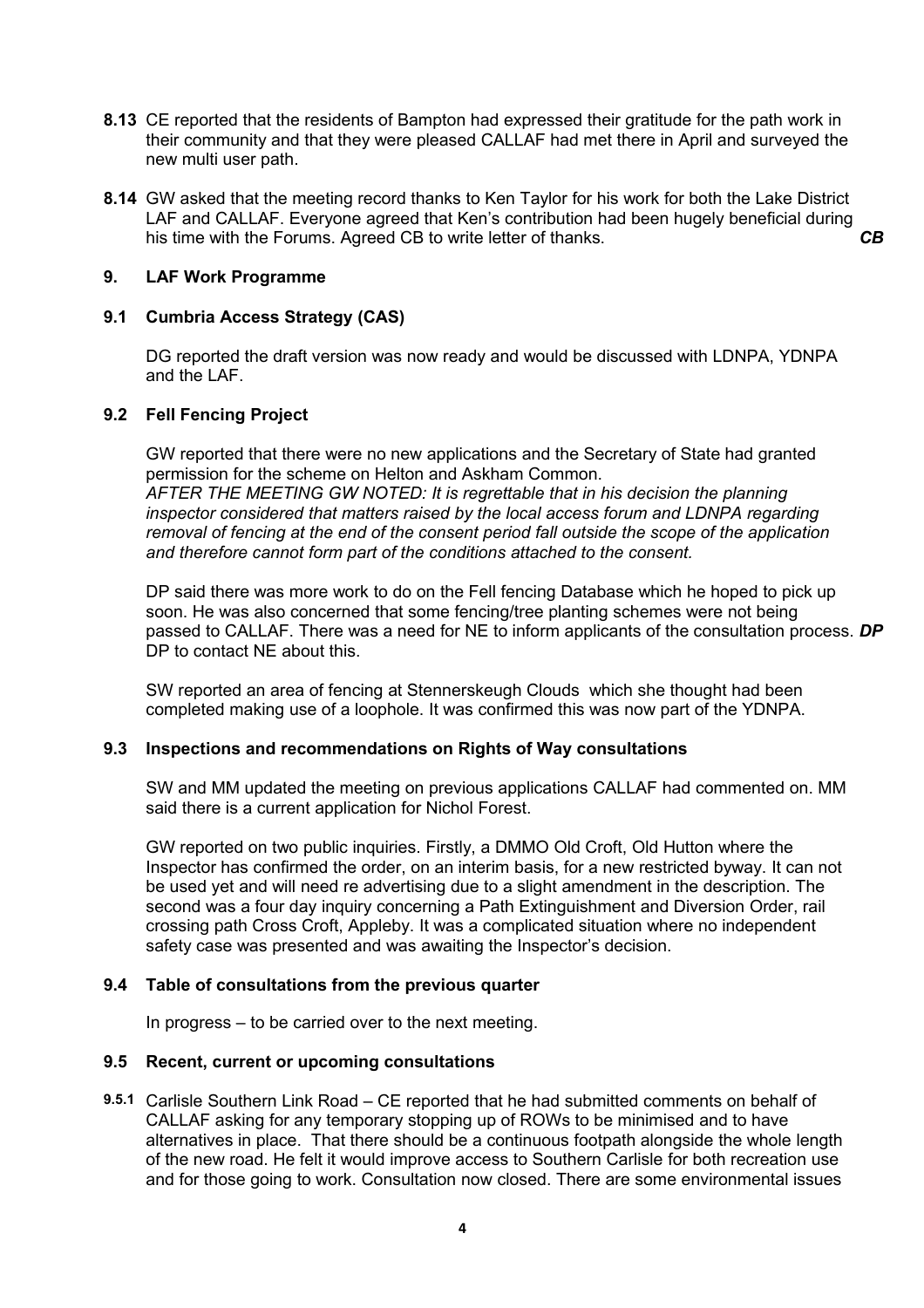with sink holes and flooding to be overcome. DG said there was opportunities linking to the old A6 at the Golden Fleece roundabout and there would be improved crossings so there was no mixing of cycles and motor vehicles.

### **9.6 Lake District National Park Partnership**

Link to minutes to be circulated. *KM*

## **9.7 North Pennines AONB Partnership Access and Recreation Working Group**

GW had not attended the last meeting but DG had and had circulated a note following that meeting. Survey work being undertaken on the Pennine Way that should be completed by start of bad weather. Programmed work for this year completed including renovations to Birkdale Bridge. Sink hole at Greggs Hut to be addressed.

#### **9.8 LAF Work Priorities**

| GW asked if there was a template. KM to send him one to complete for next meeting. | KM/       |
|------------------------------------------------------------------------------------|-----------|
|                                                                                    | <b>GW</b> |
| <b>LAE</b> annual ronort                                                           |           |

### **9.9 LAF annual report**

This was awaiting the Chairman's foreword. *CE*

#### **10 Members News**

- **10.1** BM reported that the Lancaster Environment Centre had funding available to develop partnerships. He would be happy to put together a bid. Will send email to members to gather information on possible ideas. *BM*
- **10.2** NC brought information about 3 projects to the table. Firstly, Borderlands which would bring money and opportunity for creation of cycle routes. Secondly, South Lakeland Local Committee looking at getting more children walking and cycling to school by improving the infrastructure and looking at school travel plans. Thirdly, Sustrans looking at Kendal to Milnthorpe area and a potential safe route off-road at Levens Hall. Will keep LAF informed of *NC* progress.
- **10.3** CL & RL have been helping to evaluate paths with the Warcop Access Group. Waiting for maps. DG said the MOD were currently checking their map information as it wasn't correct.

They had also been to Heysham to advise the National Trust on disabled access to their coastal park area. The NT said they had a number of sites where they may want input as it was useful both for its practical content and in "educating the eyes" of the rangers who attended to see potential problems for disabled visitors.

**10.4** SW provided information on FLD's project to extend the Lake District Southern boundary. The document which was very detailed and had been lodged with NE. She was concerned there was no mention of access and CALLAF had not been consulted. GW said we would be consulted if NE took the idea forward. GD thought it was a spin-off from the North West Coastal Connections project as undergrounding of cables was planned within the NP and not outside.

SW was concerned about press reports that Gooseholme Bridge in Kendal was to be removed. NC said it was, but a new bridge would be installed that would be much improved.

Recently SW has walked the Pennine Way around Garrigill and was concerned to find extensive resurfacing with sandstone along one section. DG explained permission had been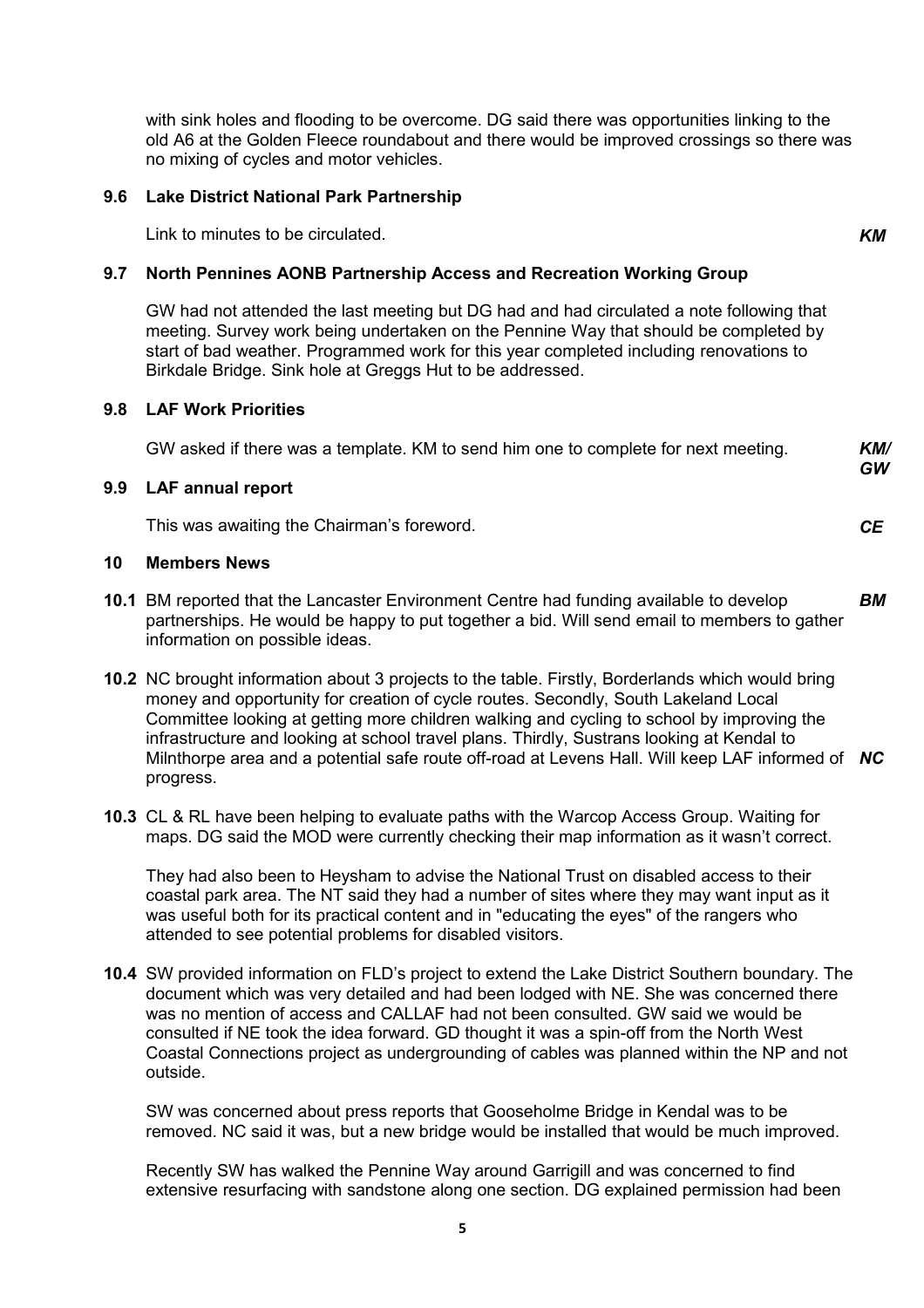sought and that it was on a road section. SW said there were many other pieces of surfacing besides the main section and it wasn't pleasant walking. She also drew attention to a very difficult stile. DG said surveys were currently running that should pick up the problems.

SW took part in NT Rangers' Dwarf Willow training day on Brandreth. As part of their work Rangers are surveying Dwarf Willow, Mountain Ringlet, Dotterel, among others. SW was able to make the NT aware of the need to be careful when sourcing boulders, to be helicoptered in. Current research into conditions at the end of the Ice Age use cosmogenic dating of boulders on morainic ridges. These give a date when the ice melted. Complex.

**10.5** JB asked about progress with the Keswick Hub and EM gave an update. She said progress was ongoing and there needs to be further discussion with key landowners, NE and CC.

JB mentioned the water level on Derwent and if there was any news on replacing the sill. EM said there had been a recent meeting and she would get back with more information.

*EM*

*EM*

JB also reported on a footpath on the Western side of Keswick which is well used but exits abruptly onto the A66 and asked if some improvement could be made. The path follows the old railway line and starts at the top of Crosthwaite Road, just before the roundabout on to the A66. It goes past Keswick School to the Crosthwaite church yard and emerges on to the A66 where it stops completely and people have to walk alongside the main road, partly behind the crash barriers and then a very narrow footway as far as the road out of Keswick (B5289). Here it joins the good pathway. EM to take a look.

**10.6** GD gave the meeting a heads up regarding his move to chair the Development Control committee at the NPA which meant at some point there would be a new representative from the ROW Committee.

#### **11 News from National and Regional Access Bodies**

**11.1** CE reported that there had been a poorly attended NW Regional LAF meeting in May. NE have withdrawn any attendance by a NE representative and the meeting room in Manchester will no longer be available. SW felt contact with other LAFs should be encouraged and CE agreed and said this had been discussed.

## **12 Coastal Access**

DG - All granting in place for planning work. Contractors working on Walney and Stretch 2 but no update for Stretch 3 or 5, as still on hold.

## **13 Authority Work Programme Updates**

#### **13.1** Cumbria County Council – Countryside Access Team

DG ran through the circulated report drawing attention to some areas. There is still a 750K shortfall to complete flood recovery work but ROWIP had received a welcome top up of 10K in new funds. He also mentioned the Borderlands project and the revitalisation of the Reivers route.

The MOD are revising the alignment of paths within their live-fire area at Warcop. They are working to establish new access outside the active firing area. It would also involve the extension of the BW to the A66.

The Lancaster Canal Regeneration Project would be discussed at the site visit following the meeting. The works at Stainton, also being visited this afternoon, had received Sport England